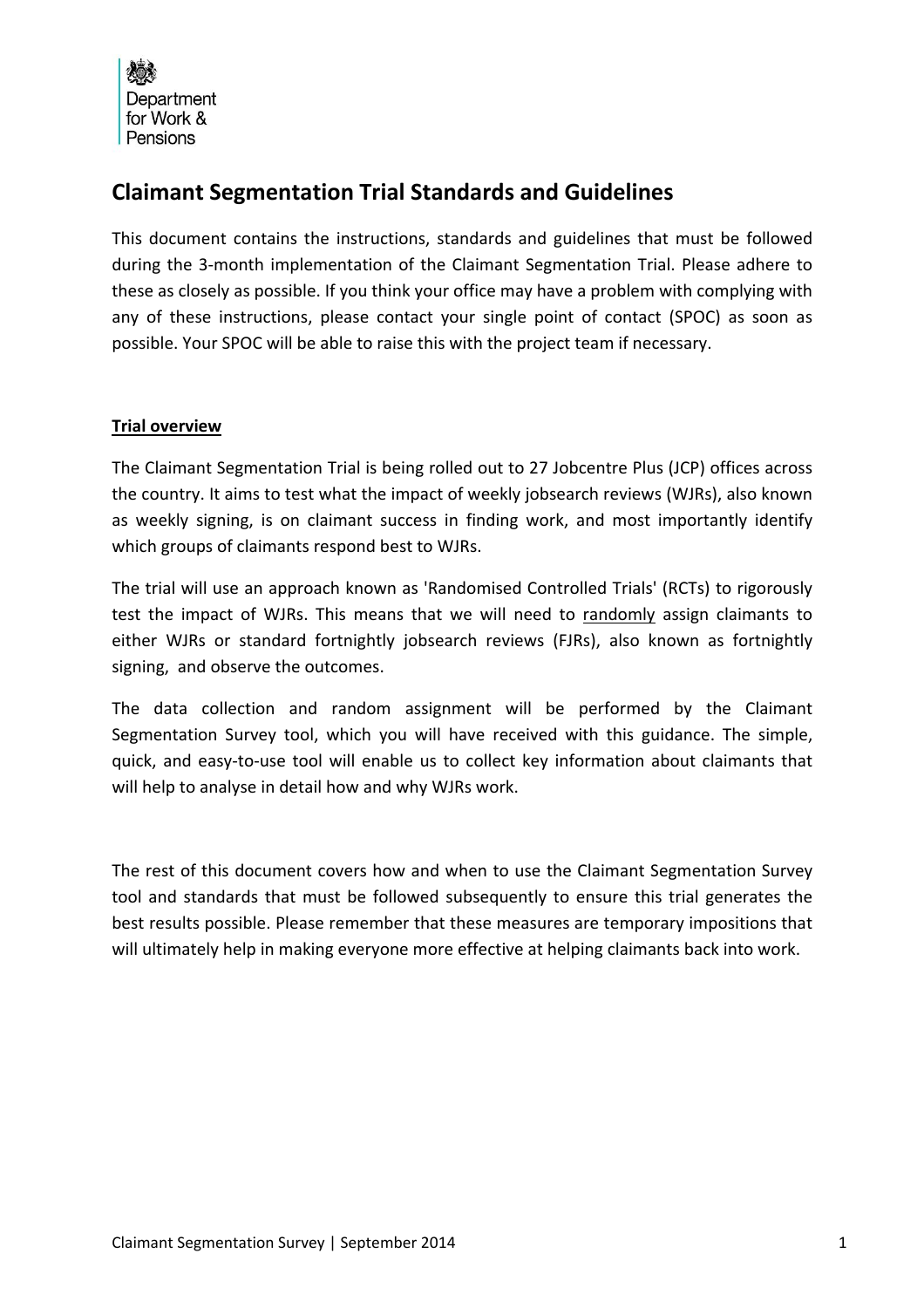#### **Claimant Segmentation Survey Tool**

You should have already received the Claimant Segmentation Survey Tool. This is an excelbased tool that has been design to be as quick and un‐obstructive to normal work as possible.

#### **When to use**

The tool should be administered at the end of the meeting where the claimant would usually be told how often they need to sign in your office. Work coaches or assistant work coaches should allow up to five minutes to run through the tool from beginning to end.

If a claimant has made a claim and been through the tool once, and then subsequently comes off benefits (for any reason) and then makes a second claim, including a rapid‐ reclaim, they must still go through the tool again. As long as their NI number is correctly entered, we will be able to track their repeat entries in the data.

#### **How to use**

The tool is very simple and easy to use.

| Setting up the tool for use | Work coaches or assistant work coaches should save the tool<br>to their desktop, and ensure that macros are enabled for it. If<br>you do not know how to do this, contact your IT champion,<br>SPOC, or FLISM. The first time the file is opened the user will<br>be prompted to enter an email address. Please enter your own<br>work email address. Once entered the first time and saved, you<br>will not need to do this again. |
|-----------------------------|-------------------------------------------------------------------------------------------------------------------------------------------------------------------------------------------------------------------------------------------------------------------------------------------------------------------------------------------------------------------------------------------------------------------------------------|
| Before using the tool       | We have provided a copy of the questions which you may<br>print, give to claimants before their interview, and ask them to<br>complete in advance. This is not compulsory, but will ensure<br>that running through the tool during the interview should be as<br>quick and smooth as possible. If they do not or cannot fill it in,<br>then simply enter answers directly into the tool during the<br>interview.                    |
| Starting the tool           | To use the tool, simply open the file from your desktop. It will<br>open and the survey page should automatically appear. The<br>welcome page asks you to continue if the claimant is eligible to<br>take part in the study. Eligibility criteria are discussed below. If                                                                                                                                                           |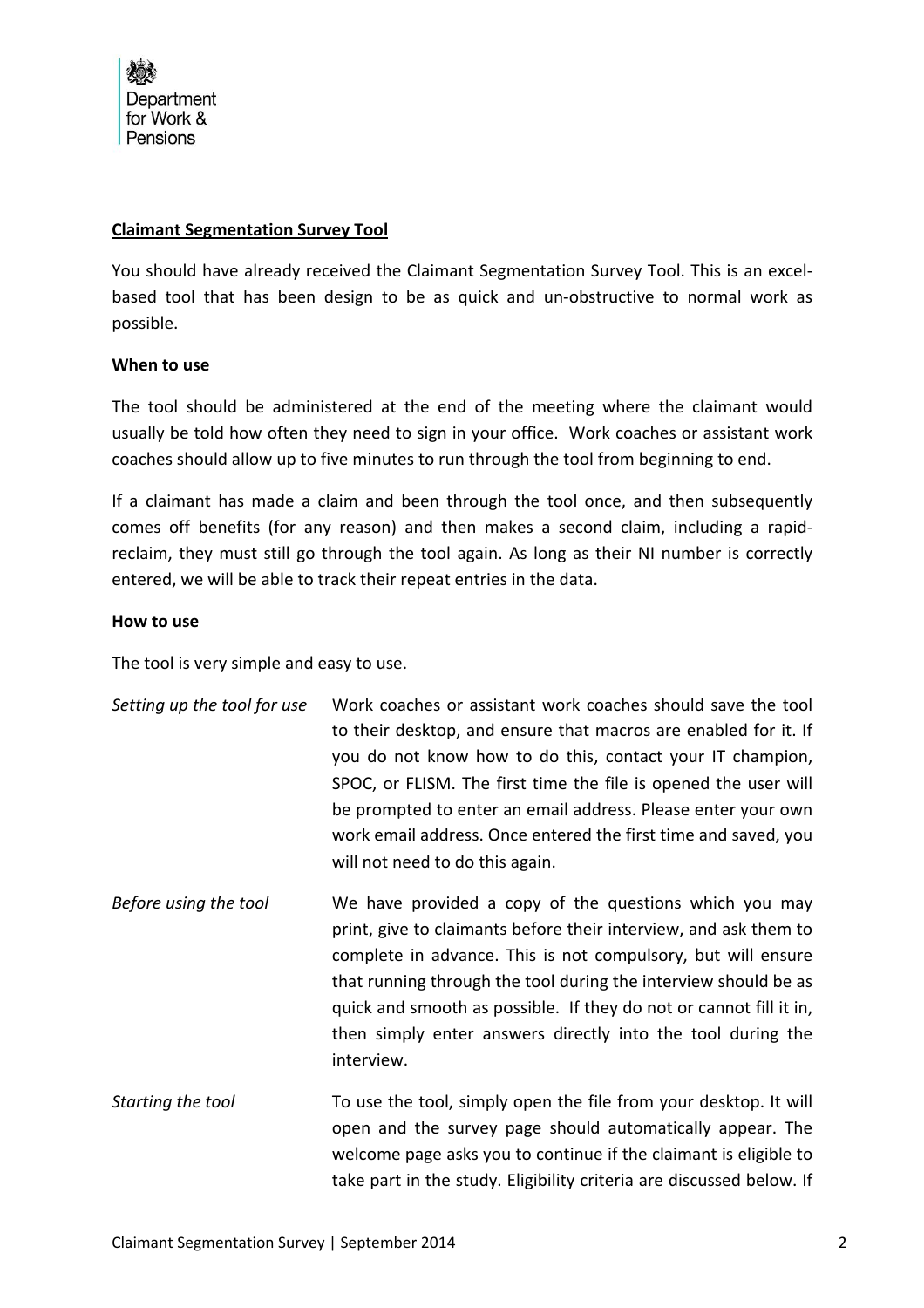| Department<br>for Work &<br>Pensions |                                                                                                                                                                                                                                                                                                                                                                                                                                                                                                            |
|--------------------------------------|------------------------------------------------------------------------------------------------------------------------------------------------------------------------------------------------------------------------------------------------------------------------------------------------------------------------------------------------------------------------------------------------------------------------------------------------------------------------------------------------------------|
|                                      | a new JSA claimant is not eligible, the relevant LMS marker<br>must be set. Instructions on setting LMS markers are provided<br>at the end of this document.                                                                                                                                                                                                                                                                                                                                               |
| NINO and consent                     | To begin a new survey, click 'Begin new survey'. You must then<br>enter the claimant's National Insurance number. Please ensure<br>that this is correctly entered as this will be the only means we<br>have to track claimant's data. If the number entered is not a<br>valid NINO you will be prompted to correct it.                                                                                                                                                                                     |
|                                      | You must then ask for the claimant's consent for us to collect<br>information about them. This is necessary because we are<br>collecting additional information beyond what is necessary for<br>the claims process for the purposes of research. Please read<br>out the passage to the claimant and ask if they are happy with<br>this. Please click either the 'Agree' or 'Disagree' buttons.                                                                                                             |
|                                      | If they disagree they will still be part of the trial using the data<br>we already have available and the questions about your views<br>on the claimant, and the NINO must still be entered.                                                                                                                                                                                                                                                                                                               |
|                                      | If the claimant has any questions about this trial, see the FAQs<br>below, which should address most of their concerns. If the<br>claimant requires further information still, please seek advice<br>from your SPOC or manager.                                                                                                                                                                                                                                                                            |
| Claimant questions                   | If the claimant agrees to answer questions, you will be taken to<br>the first of two claimant question pages. Make sure the<br>claimant can see the questions on the screen, and then work<br>through these with the claimant, reading out each question<br>and asking the claimant to indicate answer(s) they would<br>choose. Enter their answers as you go. The claimant should<br>have received a paper version of the questions in advance,<br>meaning they should have their answers ready prepared. |
|                                      | Please note that for some questions only one answer choice is<br>possible (circular buttons) whereas for others you may select<br>more than one answer (square buttons).                                                                                                                                                                                                                                                                                                                                   |
|                                      | If the claimant does not understand any question, help them to                                                                                                                                                                                                                                                                                                                                                                                                                                             |

understand the meaning, paraphrasing if necessary. The option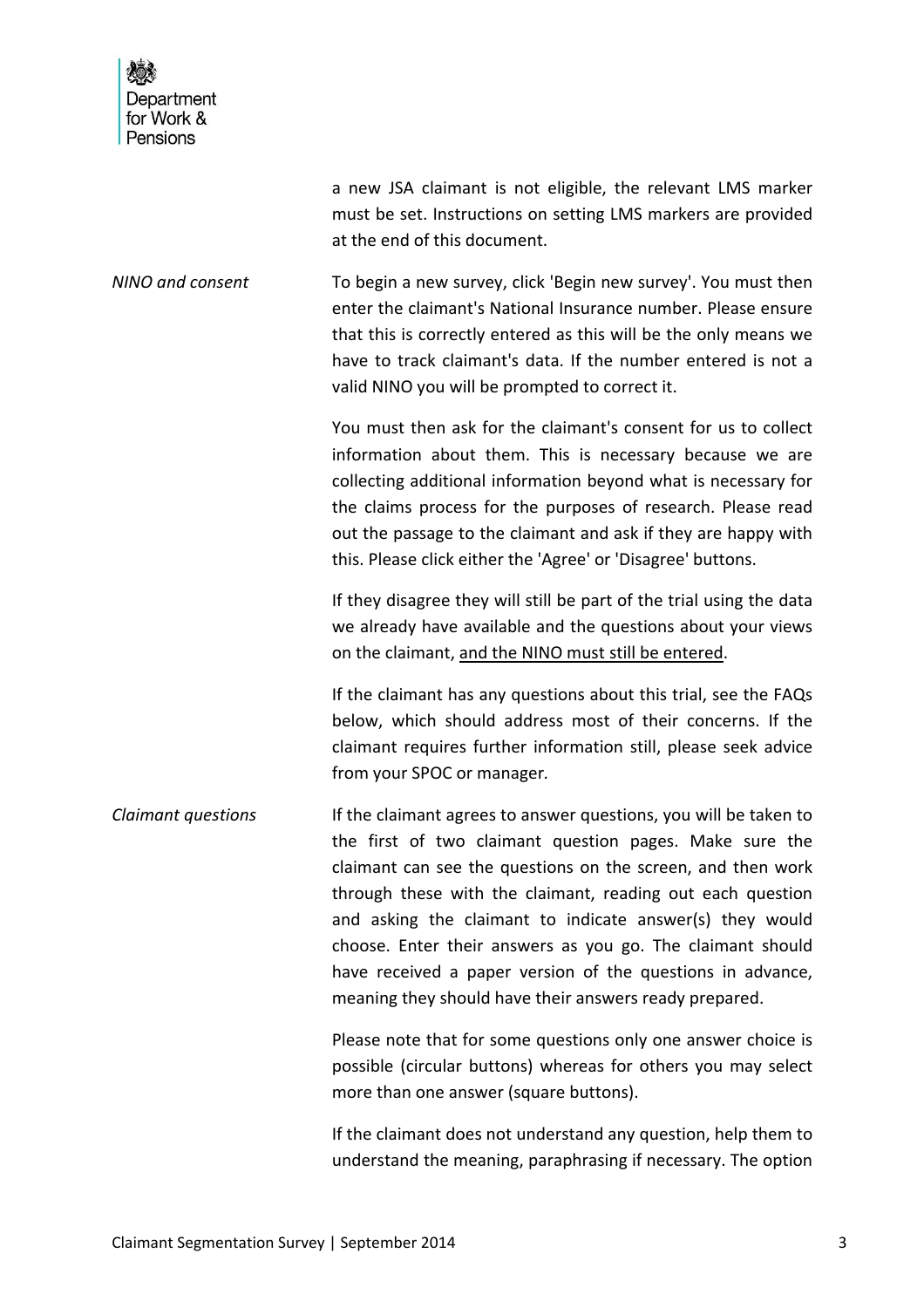| Department<br>for Work &<br>Pensions |                                                                                                                                                                                                                                                                                                                                                                                                                                         |
|--------------------------------------|-----------------------------------------------------------------------------------------------------------------------------------------------------------------------------------------------------------------------------------------------------------------------------------------------------------------------------------------------------------------------------------------------------------------------------------------|
|                                      | 'prefer not to answer' is available for every question; the<br>claimant must not be pressured to respond to a question if<br>they do not want to (but no question can be left blank).                                                                                                                                                                                                                                                   |
|                                      | The claimant questions are spread over two pages $-$ this is<br>simply to save you from scrolling down the page. Use the 'Next'<br>button to navigate to the next page.                                                                                                                                                                                                                                                                 |
| Questions for you                    | Once you have completed all the claimant questions, or if the<br>claimant did not agree to answer the questions, a window will<br>open asking you (the work coach / assistant work coach) to<br>ensure that you can answer the next section in confidence. At<br>this point please adjust the screen so that the claimant cannot<br>see what is displayed. If necessary explain that you now need<br>to fill in additional information. |
|                                      | Once the screen is appropriately adjusted, click 'Ok' and you<br>will be taken to a separate question page. These are questions<br>for you to answer about the claimant; please answer them as<br>accurately and honestly as possible.                                                                                                                                                                                                  |
|                                      | The final question asks you to indicate which category best<br>describes the claimant. Please refer to the Pen Picture<br>categorisations for more detail on each of these descriptions.<br>These are included at the end of this document.                                                                                                                                                                                             |
|                                      | Once you have completed all the questions, click the 'Next'<br>button. At this point the data is saved and submitted to our<br>central server via your email. Therefore you should not close<br>and re-start the tool for the same claimant; the data has<br>already been submitted and re-running the tool with the same<br>claimant will create a data error.                                                                         |
|                                      | You may be warned by your email system that a program is<br>trying to send an email on your behalf. If so, click 'Allow'. The<br>email is sent from your email address, but is immediately<br>deleted. The data is also encrypted before sending, so no-one<br>else will be able to access the responses.                                                                                                                               |
| Assignment to WJR / FJR              | Once the data email has successfully been sent, a window will<br>appear informing you of the claimant's assignment to either                                                                                                                                                                                                                                                                                                            |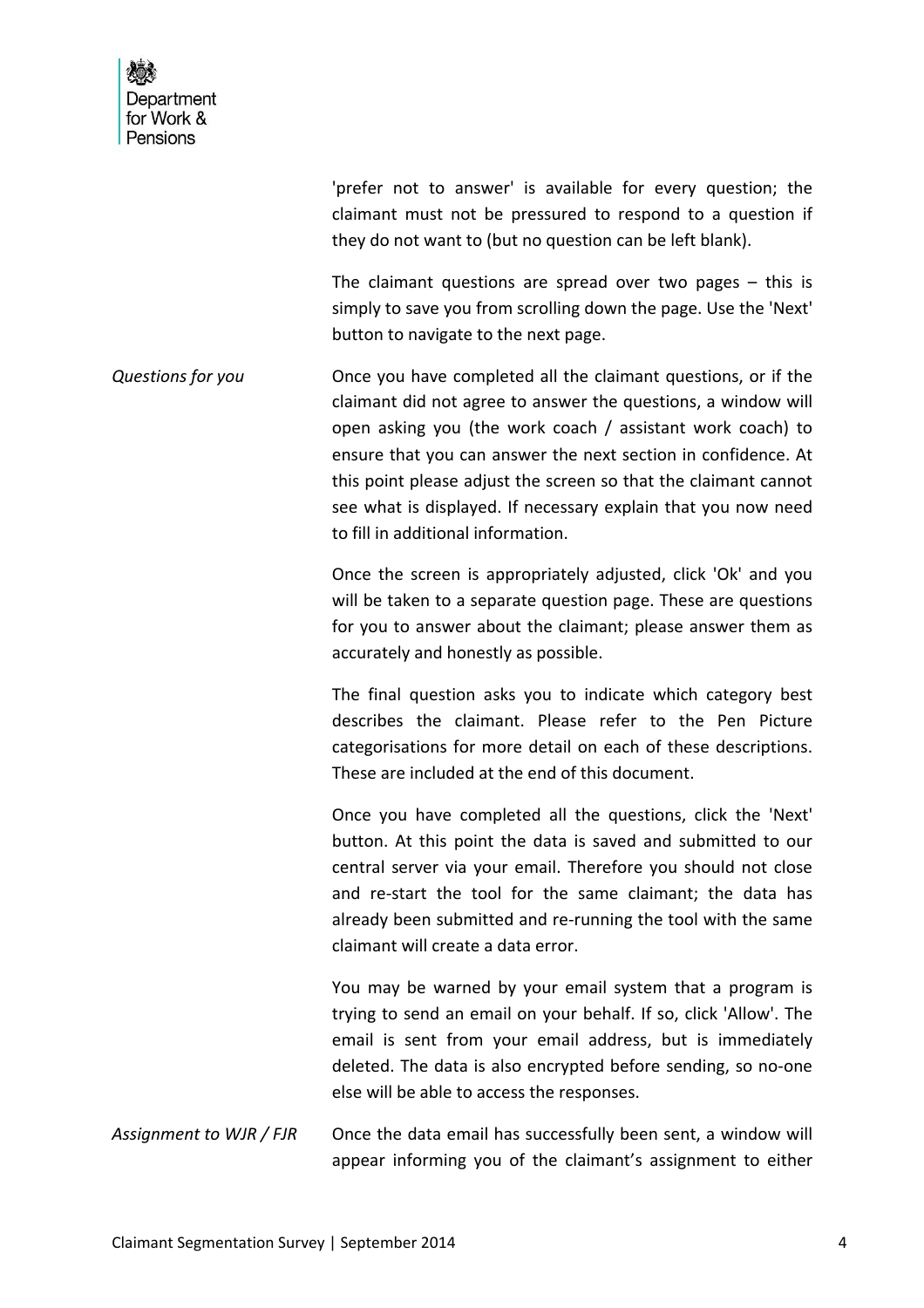weekly or fortnightly job-search review meetings. Remember that this will be assigned randomly; **for this trial none of the answers given in the survey will affect the assignment**.

At this point you should make a note of the claimant's assignment on LMS by updating the relevant marker, and continue as normal with scheduling their next visit. You may close the tool; there is no need to save.

*Information for claimants* You should not discuss with the claimant the reasoning behind the assignment. This is because, once assigned, the worksearch regime is part of the claimant's requirements and should not be taken either more or less seriously by the claimant because they believe it is part of a trial rather than business as usual. However it is necessary to be honest if a claimant asks for further information. If necessary inform the claimant that this is part of the new system which assigns 50% of claimants to weekly signings. Further questions could be directed to a manager or the Single Point of Contact in your office.

#### **Running the trial: Standardisation**

Once the Claimant Segmentation Survey tool has been administered, it is important that the delivery of either WJRs or FJRs is as standardised as possible. This will allow us to compare the difference between those receiving each intervention as accurately as possible.

The period of data collection using the Claimant Segmentation Survey tool is approximately 3 months, and each claimant is in the trial for 13 weeks thereafter; however, we will continue to track the claimants for 52 weeks. Thus it is important that those claimants who come through the Claimant Segmentation Survey continue to receive the same standardised treatment even after the data collection phase of the trial closes.

The following is a list of guidelines that should be adhered to as closely as possible for the duration of the trial. If you feel that meeting any of these standards will be problematic at your JCP, please discuss this with your SPOC who will be able to raise issues with the project team.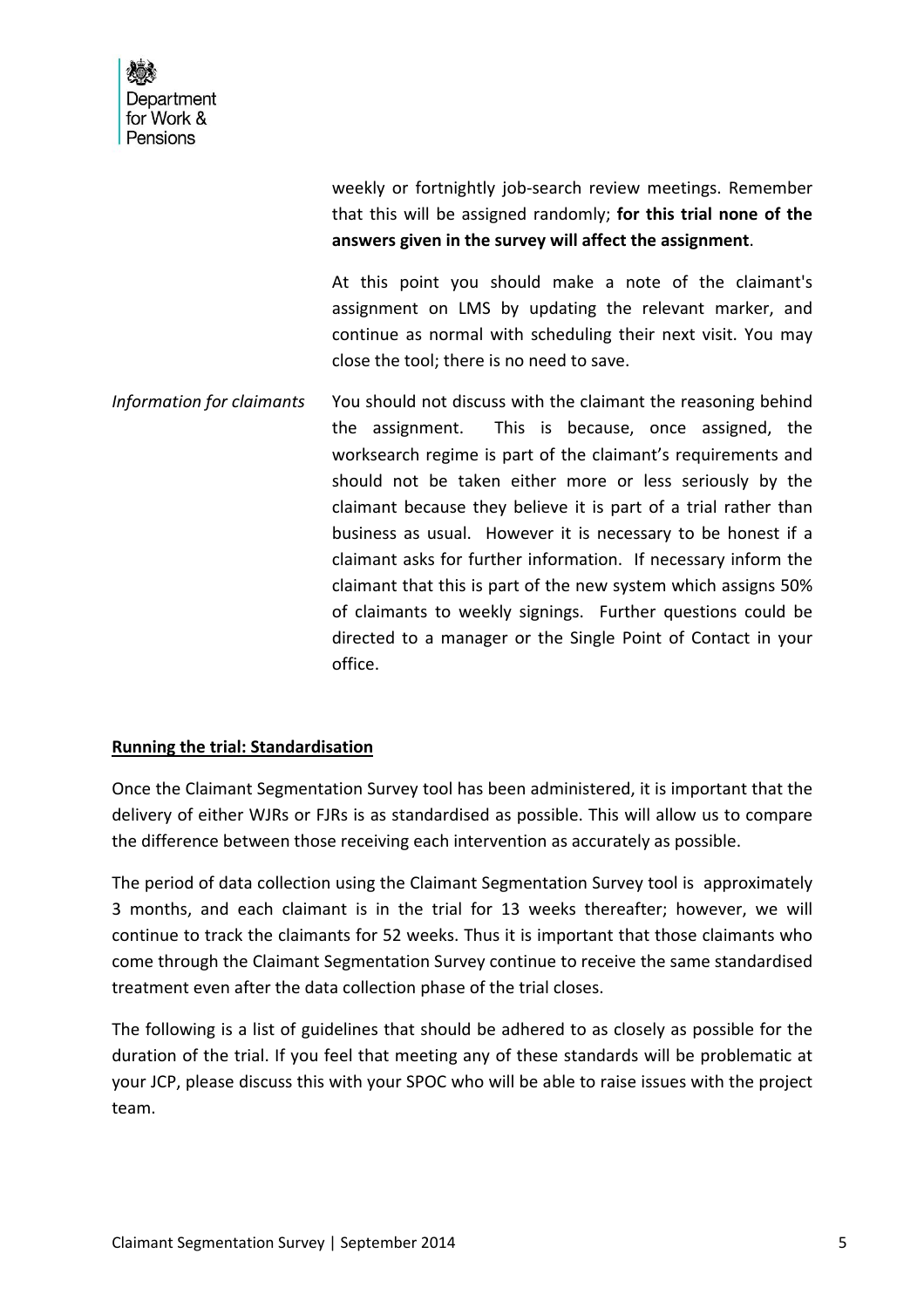

- 1. No claimant whether assigned to WJRs or FJRs should have any additional interaction with advisers or staff at the JCP apart from their scheduled signing meetings or separate business as usual.
- 2. No member of staff whether advisers, work coaches or management may change a claimant's assignment (to either WJRs / FJRs) after the Claimant Segmentation Survey tool has been completed before the 13 weeks assignment period for that claimant is completed. The only exception is when a claimant becomes ineligible for the trial – see below. In this case the LMS marker must be changed.
- 3. After the 13 weeks is completed, the participant is no longer part of the trial. **It is important that from then on both groups follow standard procedure in your office – they should not be treated differently depending on whether they have been doing WJRs or FJRs.**
- 4. A claimant's assignment to either WJRs / FJRs must continue until the 13 weeks is up or the claimant's claim is closed – they must not be switched to FJRs / WJRs signings for any reason.
- 5. We will agree with your office the format to be used for off-cycle meetings for WJR. These should be the same for all claimants in the WJR group. Normally, for those assigned to WJRs,
	- a. off‐cycle meetings should be kept to under 10 minutes
	- b. during off‐cycle meetings there should be no special content covered beyond what would normally be covered by a fortnightly job-search review meeting
	- c. for the **off‐cycle** meeting, for those in the weekly group, the intervention **must be standardised for everyone in your office** who is part of the trial
	- d. all meetings should be conducted in the same manner i.e. face to face at the JCP
	- e. the notice period given for all meetings should be standard i.e. one week in advance
	- f. for **on‐cycle** signings, use current procedures. Any discretion, for example in the length of signing, may be continued but **it must be applied equally to those on weekly and fortnightly signing.** That doesn't mean everyone must be treated the same, but everyone on weekly must be treated the same as if they were on fortnightly signing. So if you have a policy of phoning up those who you think are least motiviated, you must phone them whether or not they are signing weekly (it is not necessary to phone the same number of people in each group).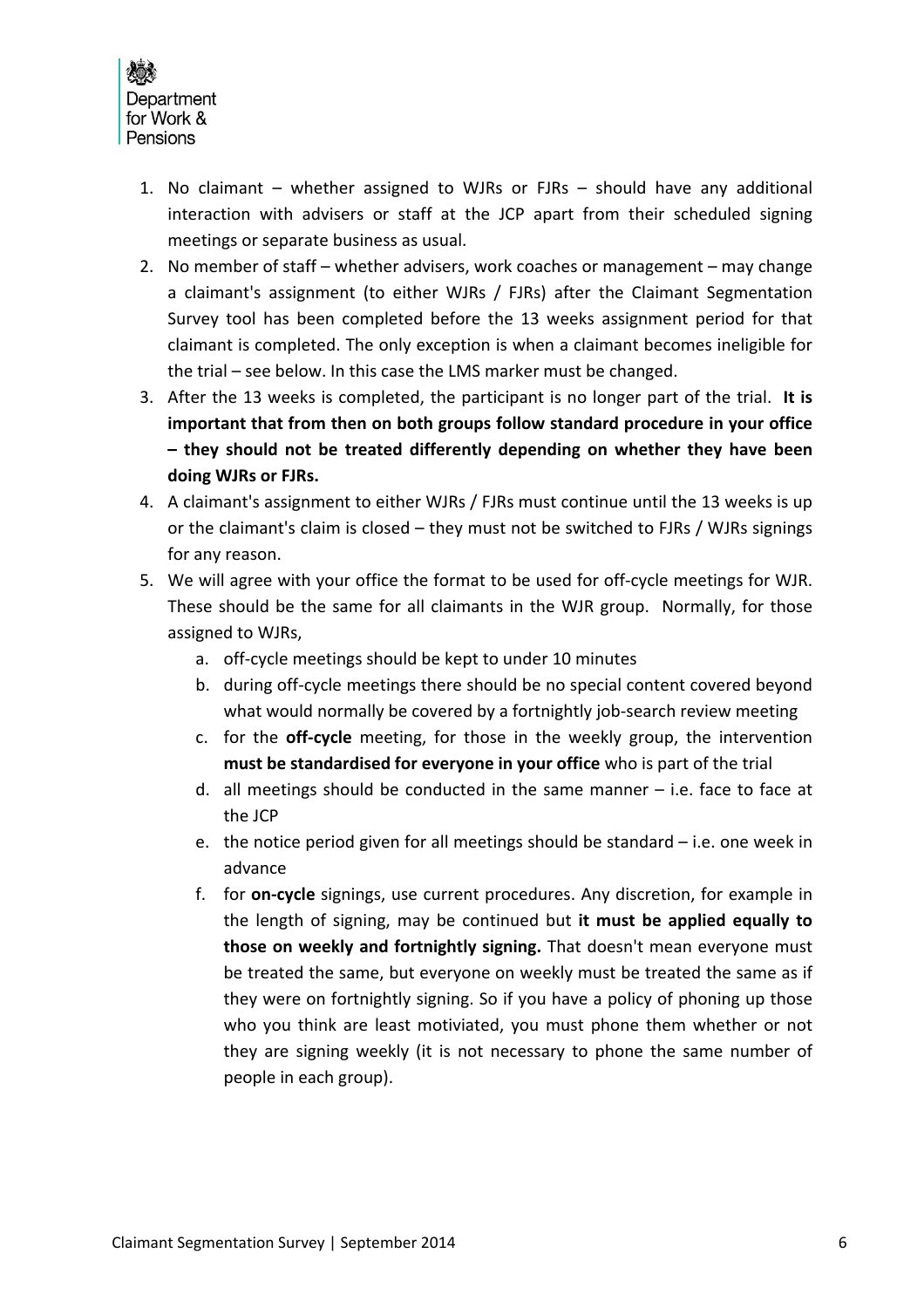

Consistency in how you engage with claimants, who are part of this trial, is critical to the chance of developing our learning and helping to improve the way we deliver our business.

# **Claimant Eligibility Criteria**

There are circumstances under which claimants do not follow fortnightly or weekly Jobsearch reviews, but are either exempt from signing entirely, sign by post, or require daily signing.

These cases should be exempted from the trial, and the LMS marker set accordingly.

All other cases should be part of the trial. It is vital for the success of the trial that people are not exempted from the trial on the basis of their suitability for weekly signing – this is exactly the thing that is to be analysed and if some groups are exempted the results may be misleading.

# **Setting an LMS marker**

All claimants in scope of this trial will need an LMS marker set appropriately. To do this;

Open claimants record on LMS Select "Hotspots" on menu Drop down list appears and "Pilots" is in the list Select Pilots

The View Pilots list appears

Locate the "JSA Segmentation" option to include them in the trial

# **After the trial period**

Once the claimant has completed 13 weeks, the claimant's signing regime may be reviewed. When it is reviewed it is vital that the regime is applied irrespective of whether they have been signing weekly or fortnightly. This is necessary as we are tracking claimants for a full year.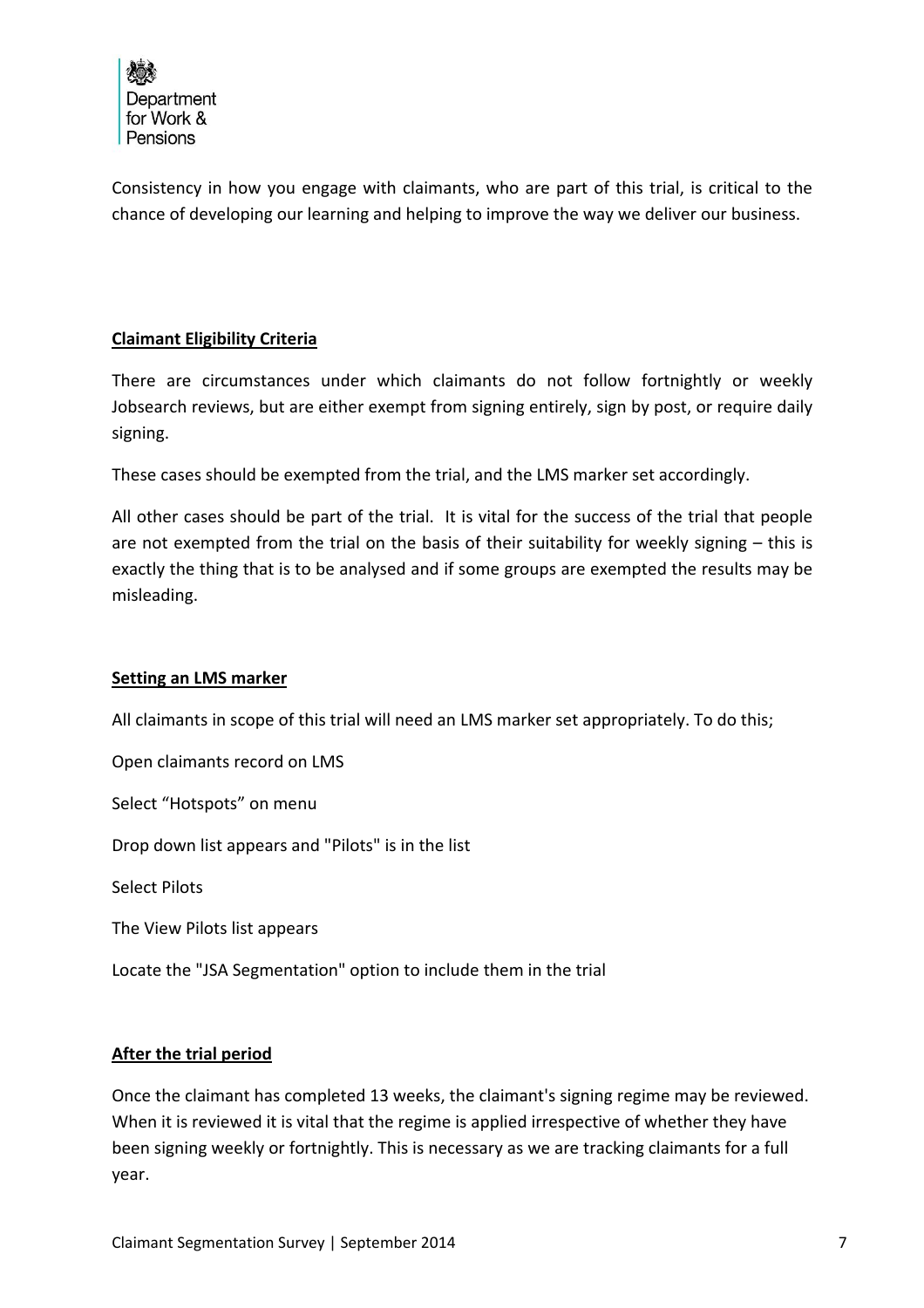

It is not necessary to review the signing immediately; if it suits your office better then the claimants can continue on their assigned regime until it is convenient to review. However they must not be 'switched' to the opposite group. When changing signing regimes, you should only take into account the characteristics of the claimant and **not** the signing regime they were assigned to under the trial.

# **FAQs**

# **Q: Why do we need a trial?**

A: Running trials is important in order to properly and scientifically understand what works best, and for whom. Without a trial we are relying on the judgements and experiences of individuals which are likely to be correct in those instances, but cannot necessarily be applied throughout the country. This trial will provide us with accurate information that will allow us to make policy that is relevant and useful for all JCPs nationwide.

# **Q: What's wrong with relying on the judgement of work coaches and assistant work coaches?**

A: There's nothing wrong with their judgement, which is why the tool seeks to capture their experience and judgement. This trial will help us understand whether we can develop a statistical tool that could be used to help staff in making their decisions. Staff have the experience which will always be key in making the right decisions for claimants. While staff will make the right decision most of the time, the goal is to make the right decision always.

Furthermore, the introduction of UC is likely to change the way we operate. Caseloads will be increasing, meaning we need to find new ways to support staff in their work, and much more interaction with claimants will be done online, meaning staff won't necessarily come face-to-face with claimants until later in the process. We want to investigate whether a tool could be useful in these circumstances.

# **Q: What if I think the claimant is lying?**

A: There is very little that we can do to force claimants to tell the truth in their answers. Firstly, you should always make it very clear that their answers will in no way affect their situation; the data will be used at an aggregate level and will be completely anonymised. If they have previously given you a different answer to the same question asked in the survey, you can ask them to confirm which the correct response is. However, we do not expect you to probe or push claimants; just record what the claimant answers.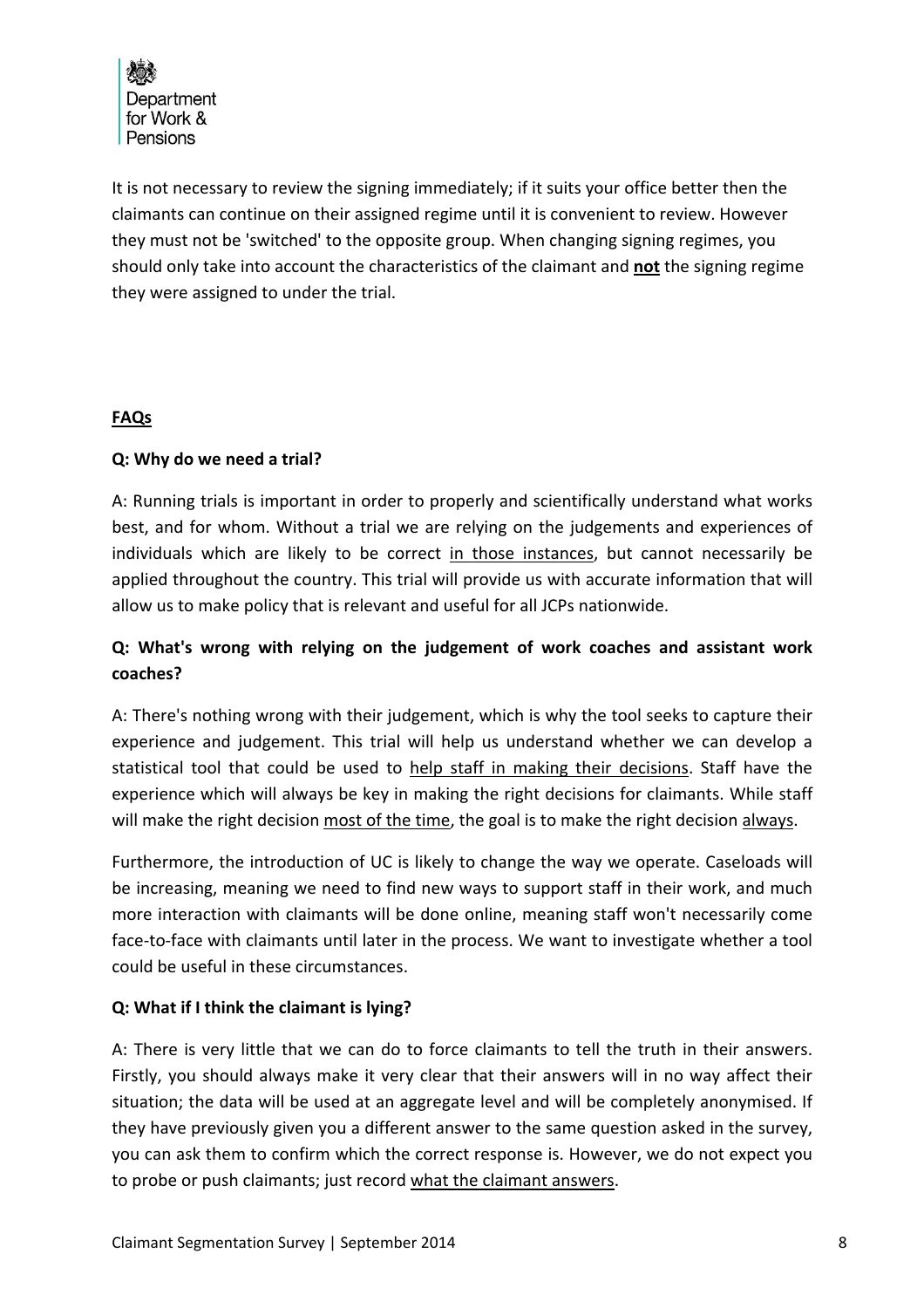# **Q: What if we decide after the interview that the claimant shouldn't be in the trial?**

A: Once a claimant has been through the Claimant Segmentation Survey, their data is automatically part of the trial. However, if there are exceptional reasons why the claimant needs to be exempted from their assigned signing regime (e.g. moved to a daily signing regime), this will be possible so long as this is noted in LMS through applying the appropriate LMS marker.

# **Q: How do I explain to claimants why they have been assigned to WJRs/FJRs?**

A: You should not discuss with the claimant the reasoning behind the assignment. This is because, once assigned, the worksearch regime is part of the claimant's requirements and should not be taken either more or less seriously by the claimant because they believe it is part of a trial rather than business as usual. However it is necessary to be honest if a claimant asks for further information. If necessary inform the claimant that this is part of the new system which assigns 50% of claimants to weekly signings. Further questions can be directed to the Single Point of Contact in your office.

# **Q: Why does the assignment have to be random?**

A: Random assignment allows us to be as certain as possible that there is no other factor affecting the outcomes we are interested in.

Imagine that I want to test a new fertiliser in my garden. I sprinkle all the pot plants on the west side of my garden with the new fertiliser, and all the pot plants on the east side with the old fertiliser. After one month I notice that the pot plants on the west side have grown much more than those on the east side. However, I cannot be certain that this growth is (only) due to the fertiliser; what if they also received more sunlight, or were more sheltered from wind, or even benefitted from the fertiliser my neighbour uses? To conclusively evaluate the impact of the fertiliser, I should randomly give half the pot plants the new fertiliser, and half the old one. If after one month I still notice that those that received the new fertiliser have grown more, then I can be much more certain that this is due only to the fertiliser and nothing else. Applied to a much larger scale, this approach allows us to calculate with statistical certainty whether an intervention causes an outcome.

# **Q: Are my answers to the questions about the claimant going to be linked back to me?**

A: No. As with the claimant's answers, all responses will be used in aggregate. The individual answers you give will not be linked to you personally.

# **Q: Do I have to angle my screen away for the third page? What happens if the claimant asks to see the questions?**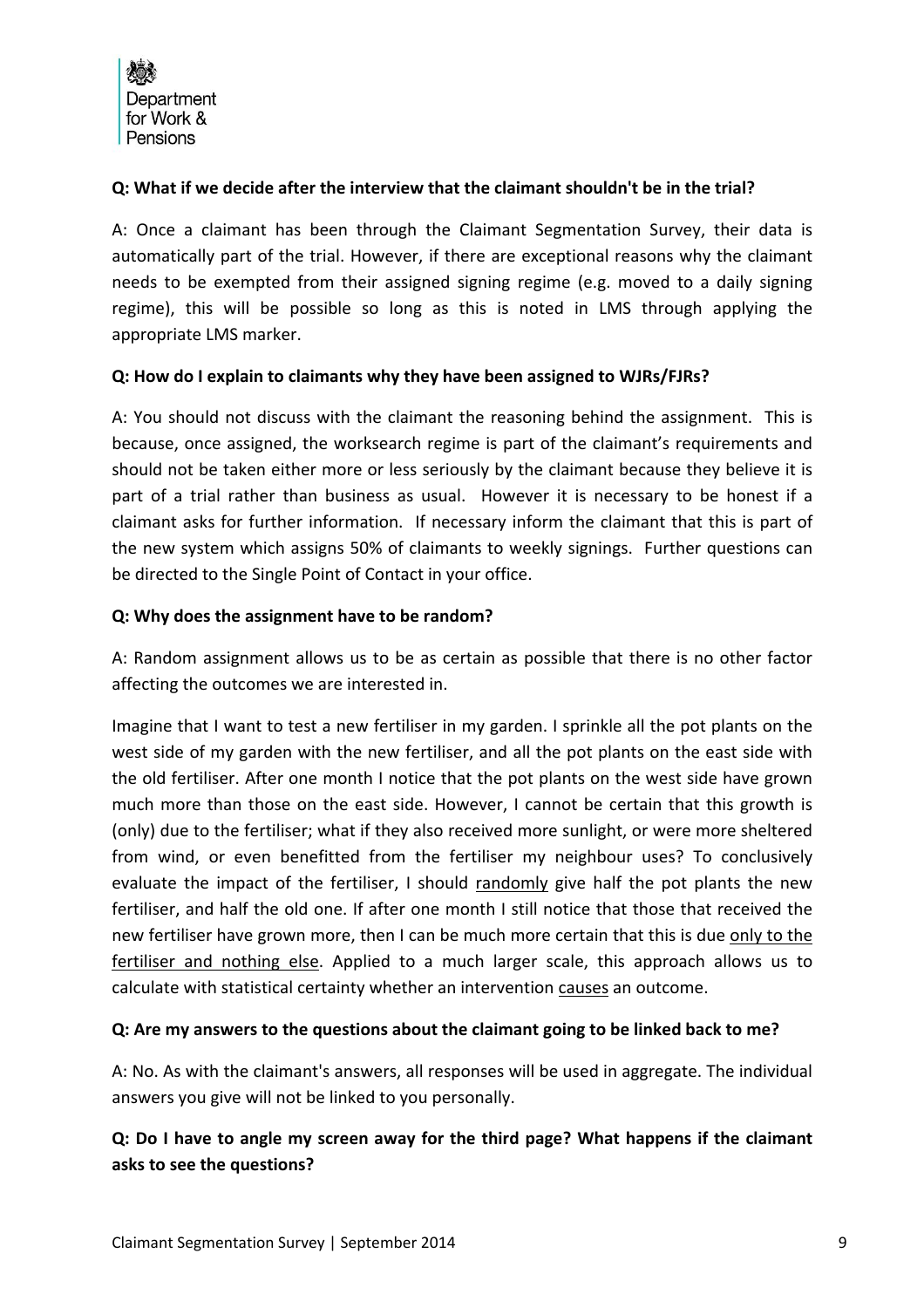

A: The reason we request that you turn the screen is so that you may answer these questions about the claimant confidentially. We want your answers to be as honest as possible, and if the claimant can see the screen you may feel obliged to be more favourable towards them. By angling the screen, you will be able to answer the few questions quickly and honestly.

If the claimant asks to see the questions, we advise that you inform them that you also need to input information into the data collection tool. Do not discuss the questions as this may change the way the claimant reacts to their weekly / fortnightly assignment. Please do not share details with the claimant unless there is a real danger that your relationship with them will be damaged, and you are comfortable doing so.

# **Q: Will this tool be replacing work coaches and assistant work coaches?**

A: No. This tool is only being used for this trial in order to collect data and ensure that assignment of claimants to weekly / fortnightly signings is mathematically random.

# **Q: Our judgement will always be better than a tool, why are you trying to develop a tool?**

A: Your judgement, which is based on experience and day‐to‐day interaction is indeed invaluable. However, we are trying to do two things: firstly, with the move to UC, more and more claimants will be engaging with the system online. In these cases we will no longer be able to rely on your judgement all the time, and may need a robust tool that can be effective in your place. Secondly, this trial will provide us with invaluable evidence on which type of claimants will be helped by WJRs, and which won't. The important point here is that we will have a national-level view, which will then be shared with work coaches and assistant work coaches to make sure that the decisions they have to make day‐to‐day are given all the input possible.

# **Q: What happens after the 13 weeks?**

A: Once the claimant has been on either weekly of fortnightly signing for 13 weeks, they should then move on to whatever signing regime they would normally be placed on. Given that the target is to have 50% of claimants on weekly signings, it is likely that for the majority of claimants they will simply stay on weekly / fortnightly signings. However, after a period of 13 weeks we will no longer specify how the claimants should be treated. Please note, however, that we are still interested in how the claimants fare over 52 weeks, and so will continue monitoring them even after the 13 weeks have passed.

It is not necessary to review the signing immediately; if it suits your office better then the claimants can continue on their assigned regime until it is convenient to review. However they must not be 'switched' to the opposite group. When changing signing regimes, you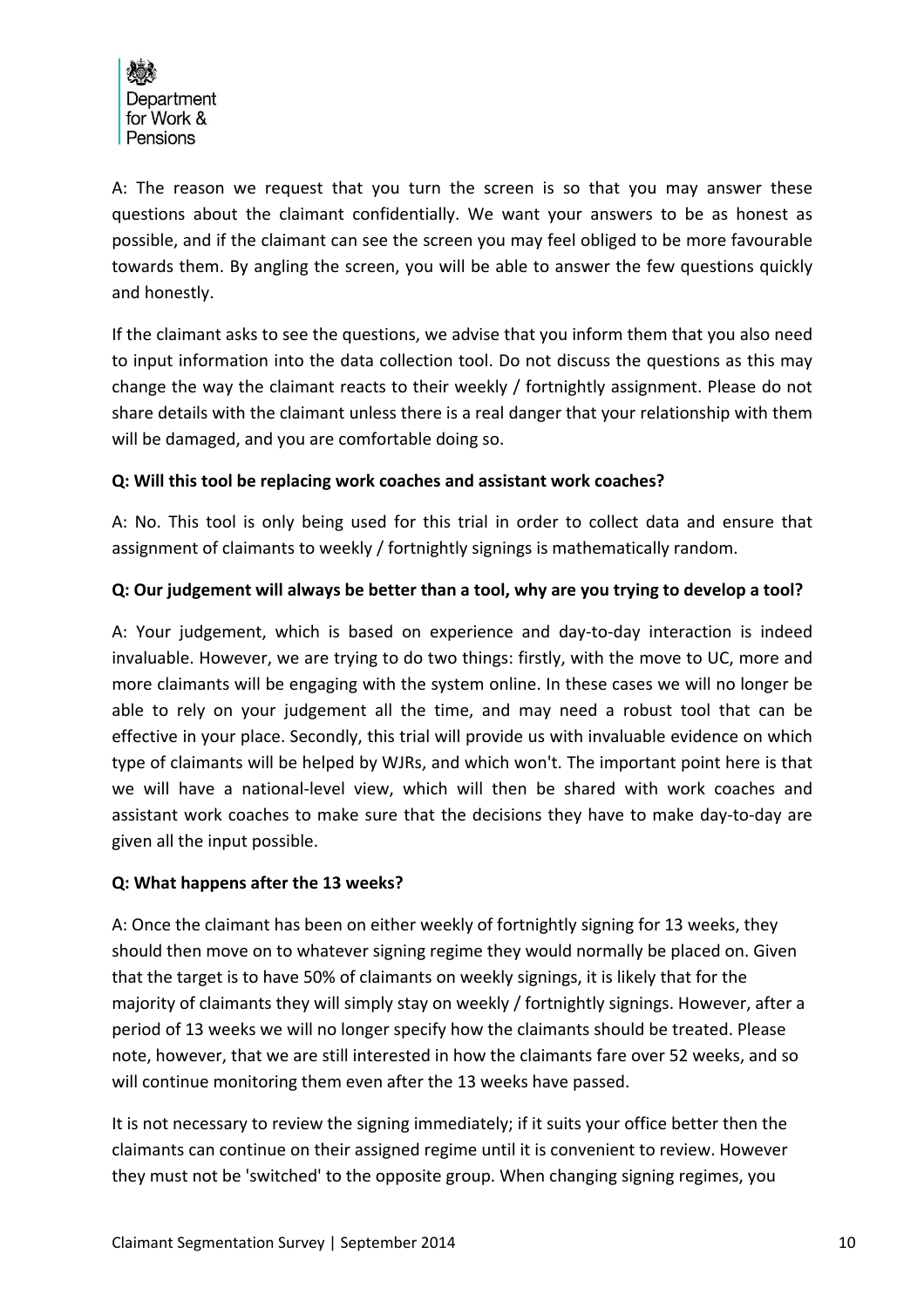

should only take into account the characteristics of the claimant and **not** the signing regime they were assigned to under the trial.

# **Q: What if the claimant refuses to take part?**

A: The claimant may refuse to answer the survey questions; however, they cannot opt to not take part in the trial. The trial is looking at the impact of receiving WJRs / FJRs, and as such they must adhere to the signing regime they are assigned so long as their claim is active. If a claimant is worried about being part of a trial, explain that their experience of claiming JSA will not differ, except in the frequency of the signings which is nationwide policy.

# **Q: What if the claimant comes off benefits and then subsequently re‐applies?**

A: All new claims must go through the survey. We will be able to track the claimant via their NINO, and so it does not matter if they go through the survey multiple times.

# **Q: What happens if someone moves to another benefit?**

A: In our records this will show as the claimant flowing off JSA, but we will be able to track if they moved onto a different benefit. In this way, we will be able to determine if they moved off JSA because they had found employment, or for other reasons.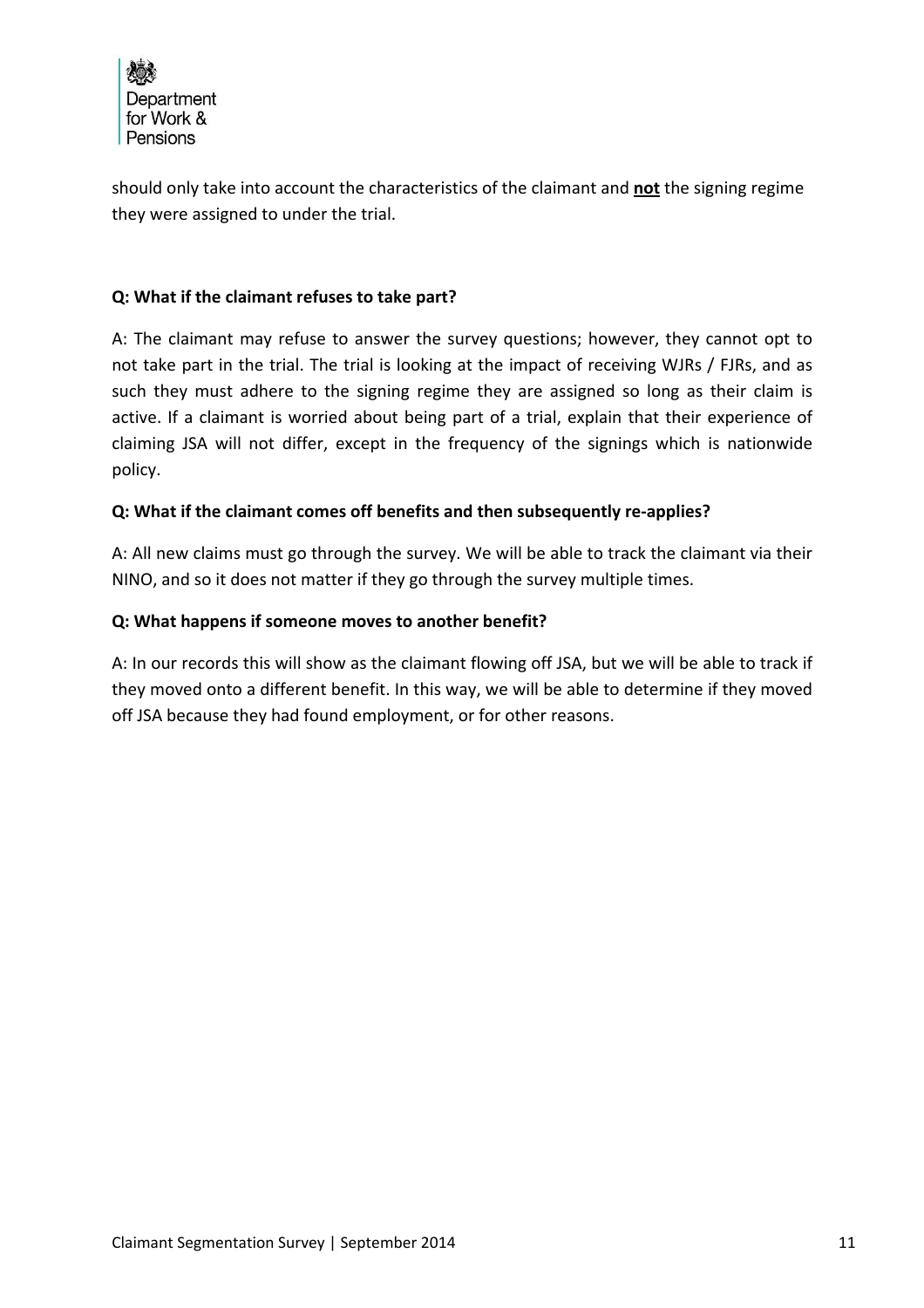

#### **Pen Pictures – Detailed Descriptions**

#### **A. Willing but nervous job‐seekers**

- Are nervous about whether they can find work, might feel there aren't many jobs available, and that there isn't much help / support for them
- Are otherwise keen to work, and think work has real benefits
- Are usually actively looking for work
- Are generally willing to leave benefits to work
- Are likely to apply for jobs quickly
- Often have qualifications

# **B. Eager job‐seekers**

- Have often made a commitment to find work, and are not nervous about moving into work
- Are willing to risk doing jobs which are not ideal for them, and make compromises to get work
- Generally don't enjoy being out of work
- Respect those in work and believe it's important not to rely on benefits
- Are likely to apply for jobs very quickly

# **C. Ambivalent claimants with few barriers**